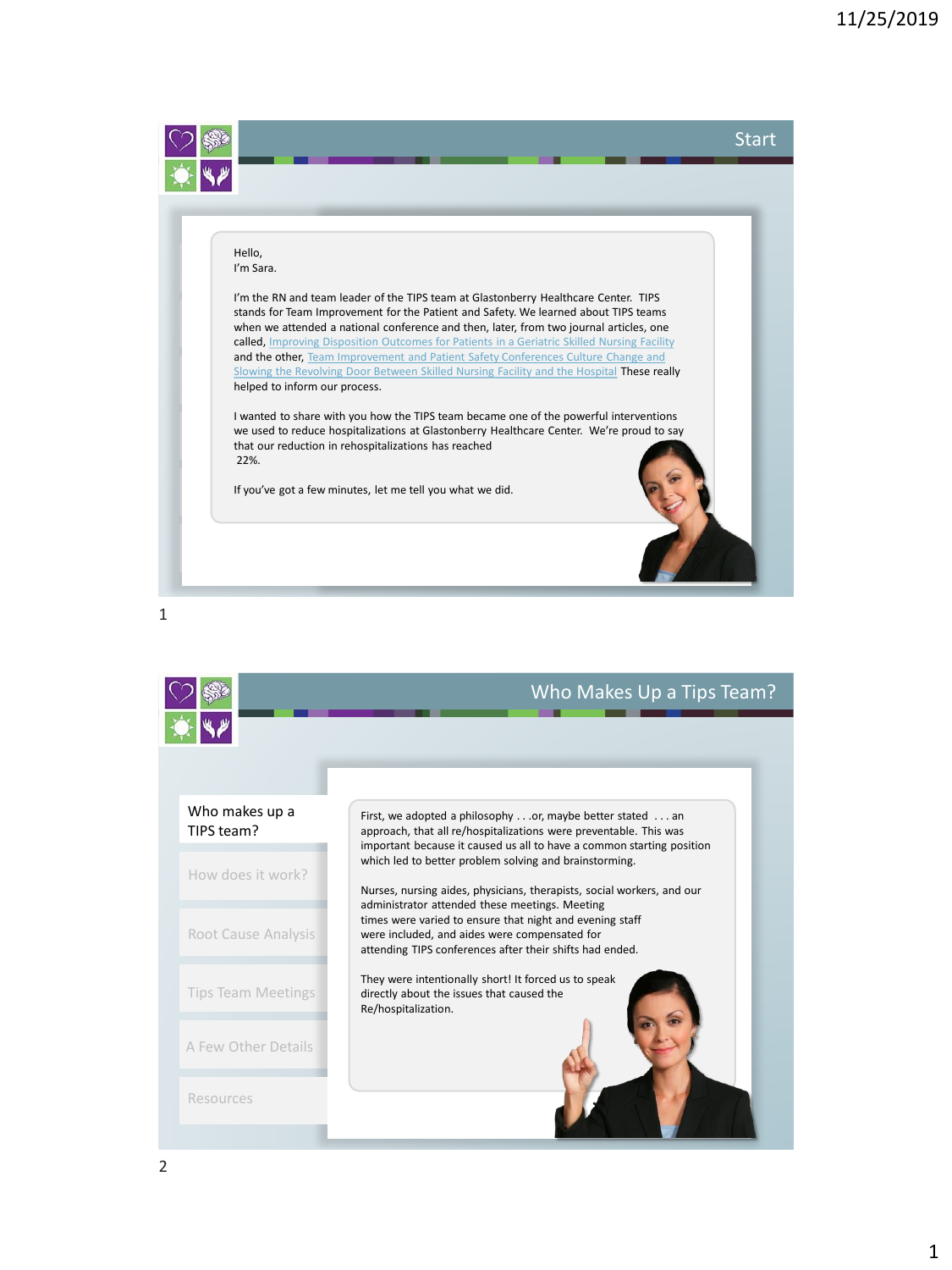<span id="page-1-0"></span>

## Who Makes Up a Tips Team?



3

|                              | <b>Root Cause Analysis</b>                                                                                                                                                                                                                                                                                                                                                                                                                                                                                                                                                                                                                                                                                                                                                                                               |
|------------------------------|--------------------------------------------------------------------------------------------------------------------------------------------------------------------------------------------------------------------------------------------------------------------------------------------------------------------------------------------------------------------------------------------------------------------------------------------------------------------------------------------------------------------------------------------------------------------------------------------------------------------------------------------------------------------------------------------------------------------------------------------------------------------------------------------------------------------------|
|                              |                                                                                                                                                                                                                                                                                                                                                                                                                                                                                                                                                                                                                                                                                                                                                                                                                          |
| Who makes up a<br>TIPS team? | You, I'm sure, have been exposed to root cause analysis but,<br>we were really surprised when we realized how poor we were<br>at it! Only select members of our team really used it and of<br>those, only a few had a real command or mastery.<br>RCA is a structured, facilitated team process that helps to<br>identify the issues at the heart of events that resulted in an<br>undesired outcome. From there, you can develop corrective<br>actions. In our case, we were conducting a root cause analysis<br>to determine anything that led to a rehospitalization!<br>RCA provides us with a way to identify breakdowns in<br>processes and systems that contributed to the event and ways<br>to prevent future events. Ultimately, the purpose of our RCA.<br>was to find out what happened, why it happened, and |
| Who makes up a<br>TIPS team? |                                                                                                                                                                                                                                                                                                                                                                                                                                                                                                                                                                                                                                                                                                                                                                                                                          |
| Root Cause<br>Analysis       |                                                                                                                                                                                                                                                                                                                                                                                                                                                                                                                                                                                                                                                                                                                                                                                                                          |
| <b>Tips Team Meetings</b>    |                                                                                                                                                                                                                                                                                                                                                                                                                                                                                                                                                                                                                                                                                                                                                                                                                          |
| A Few Other Details          | determine what changes need to be made.<br>One of the tools we used to practice RCA and that initially<br>helped us to stay on track doing RCA was this QAPI tool,<br>put out by CMS.                                                                                                                                                                                                                                                                                                                                                                                                                                                                                                                                                                                                                                    |
| Resources                    |                                                                                                                                                                                                                                                                                                                                                                                                                                                                                                                                                                                                                                                                                                                                                                                                                          |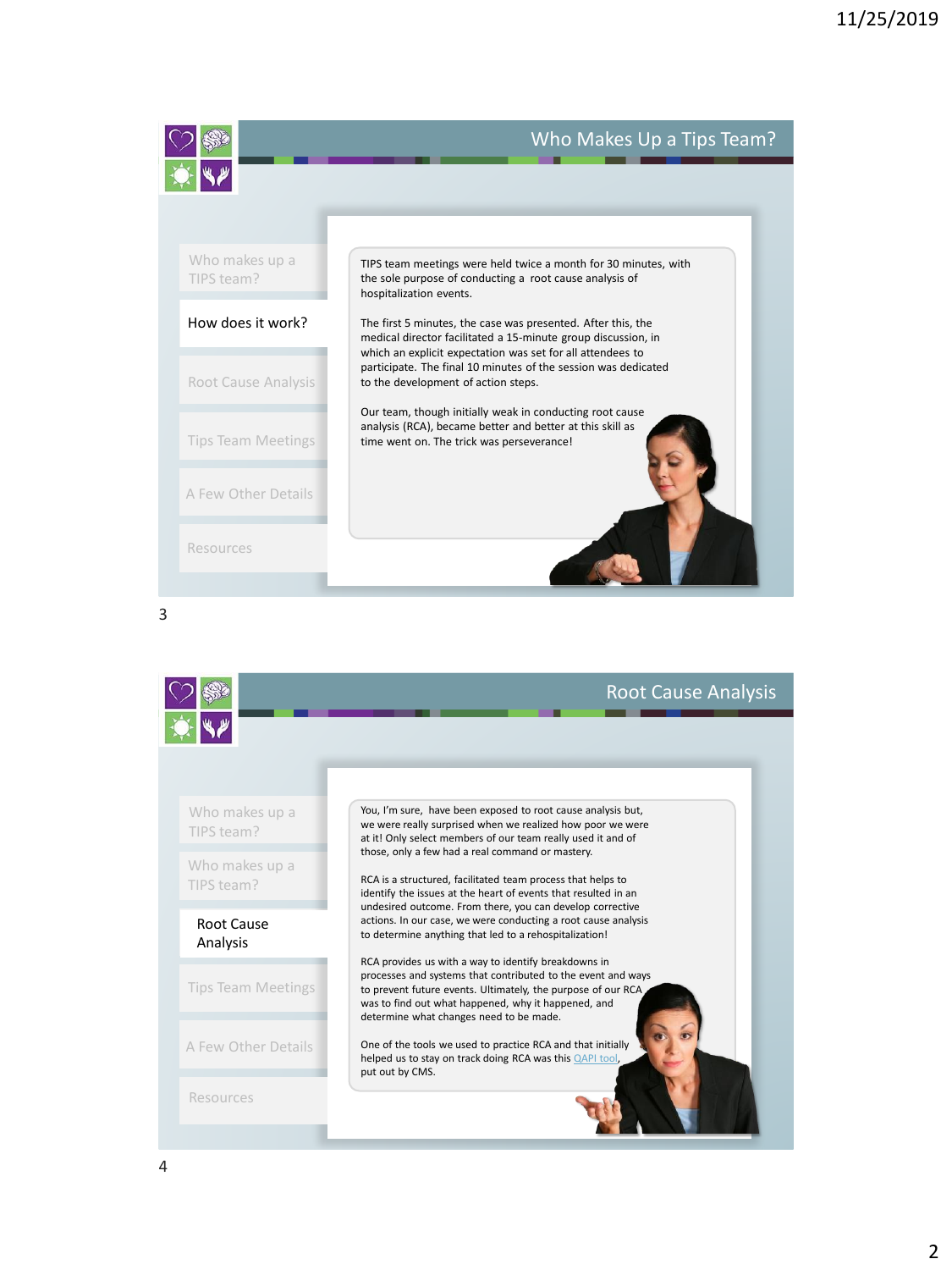## Tips Team Meetings

<span id="page-2-0"></span>

[Root Cause Analysis](#page-1-0)

[Tips Team Meetings](#page-2-0)

[A Few Other Details](#page-2-0) **care, respiratory therapy, families, and laboratory staff were included in the TIPS conference.** 

[Resources](#page-0-0)

5

|                              | A Few Other Details                                                                                                                                                                                                                                                                                                                                                                                                                                                                                          |
|------------------------------|--------------------------------------------------------------------------------------------------------------------------------------------------------------------------------------------------------------------------------------------------------------------------------------------------------------------------------------------------------------------------------------------------------------------------------------------------------------------------------------------------------------|
| Who makes up a<br>TIPS team? | One way that we helped communicate all that we learned was by creating an<br>email list of all direct care staff. We sent out a "lessons learned" email after<br>each meeting to everyone-"tips from TIPS". It created a great deal of buzz and                                                                                                                                                                                                                                                              |
| Who makes up a<br>TIPS team? | kept the conversations alive and in the front of people's minds.<br>Our front-line staff so appreciated being included in the dialogue.                                                                                                                                                                                                                                                                                                                                                                      |
| Root Cause Analysis          | With a great deal of diligence and perseverance, we worked our<br>systems, massaging them, improving our skills and keeping our<br>residents at the center of our care.                                                                                                                                                                                                                                                                                                                                      |
| <b>Tips Team Meetings</b>    | With a 22% decrease in rehospitalizations, I speak from<br>experience. So, just to recap, these three actions were those<br>that helped with our achievement. First, we approached all<br>rehospitalizations as preventable. Second, we studied,<br>practiced and taught all our staff how to be part of this<br>work-we engaged them in a root cause analysis-we included<br>people and made them feel a part of the process.<br>Lastly, we brought those voices together to be a part of the<br>TIPS team. |
| A Few Other Details          |                                                                                                                                                                                                                                                                                                                                                                                                                                                                                                              |
| Resources                    |                                                                                                                                                                                                                                                                                                                                                                                                                                                                                                              |

reviewed to identify ways in which the team could have operated more effectively. This had to be done in a way that focused on "systems" problems-not people. To get to the heart of

During the course of the year, representatives from security, maintenance, home care agencies, inpatient and outpatient pharmacies, information technology, psychiatry, recreation therapy, dietary, admissions, covering physicians, palliative

the issue, there could be no shame or blame.